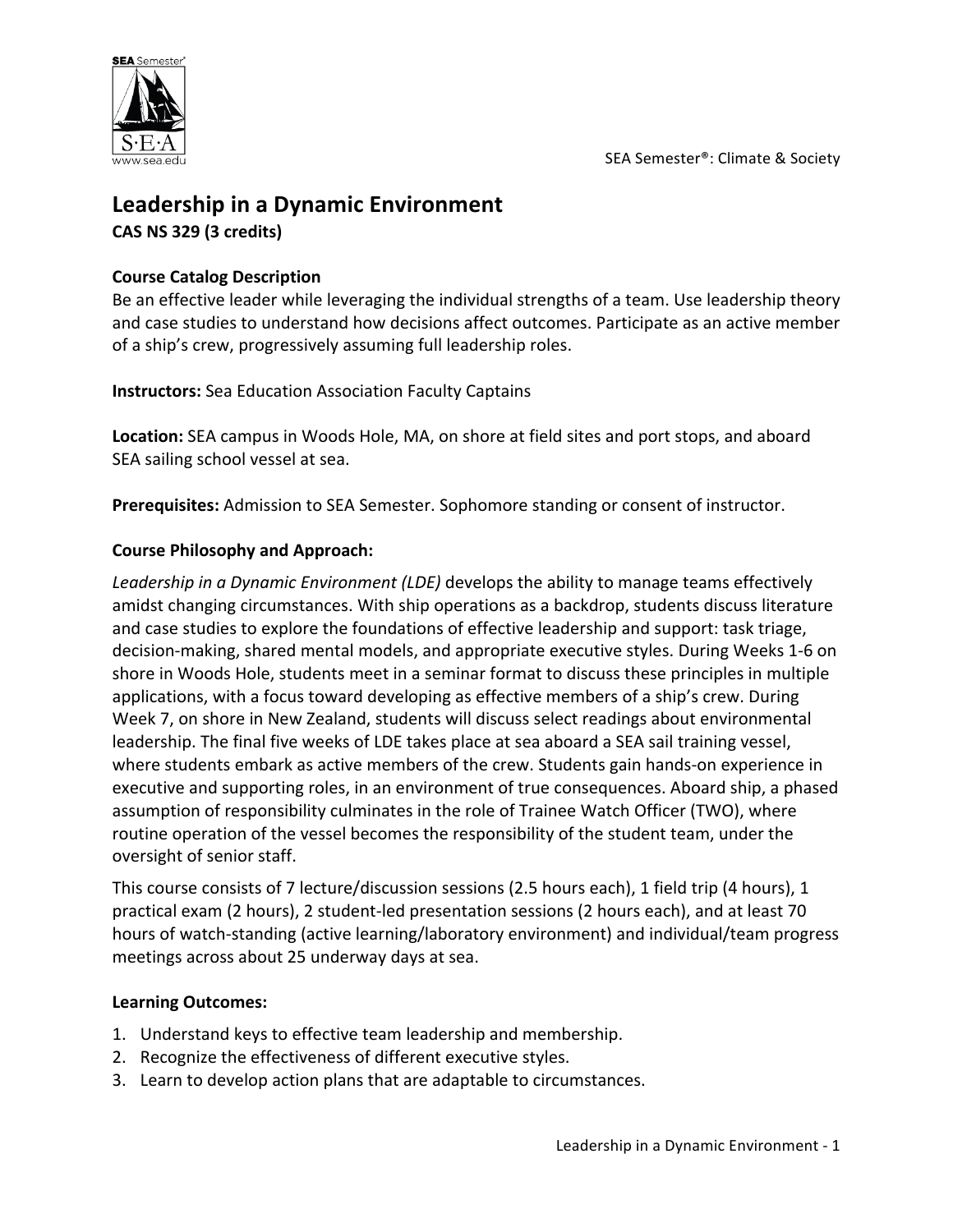

#### **Evaluation:**

| Case Analyses (2)                   | 20% |
|-------------------------------------|-----|
| Live Case Analyses (2)              | 20% |
| Skills Practical Exam               | 20% |
| Leadership Journal                  | 20% |
| <b>Staff Assessment</b>             | 10% |
| Execution of Final Mission/Exercise | 10% |

#### **Assignments:**

#### Case Analyses (2)

Case studies, with examples from maritime and non-maritime applications, will be used in the classroom to understand the successes and failures of leadership teams in changing circumstances. Students will choose two case studies and write a short independent review of each developed on class content. These reviews will then serve as the foci for discussions in class ashore. Each case analysis is worth 10% of the total course grade and they are due during Weeks 3 and 6.

#### Live Case Analyses (2)

Taking on leadership roles at sea will allow students to experience management at work in real time: planning, communication, flexibility, and assessment. The Live Case Analysis requires each student to prepare a written after-action review of an evolution that they have been part of, and to conduct a critique using background from the syllabus. A short presentation of findings will be made to the class. Two live case studies are assigned during the sea voyage, permitting different analytical perspectives. Each live case analysis is worth 10% of the total course grade.

#### Skills Practical Exam

This exam will take place at the end of the first training phase at sea. The exam is designed to establish proficiency in the baseline skills of the ship's departments (deck, laboratory, engineering, and accommodations) prior to the assumption of leadership roles. It is worth 20% of the total course grade.

#### Leadership Journal

The journal is a logbook for leadership experiences. It should begin with some thoughts prior to sailing about which elements of leadership theory might be most important at sea. During the voyage, students will act alternately as team member, leader, trainee, and observer. Daily journal entries should be written to reflect on these experiences as they occur in context, and used as reference points in the development of personal leadership decisions. A rubric will be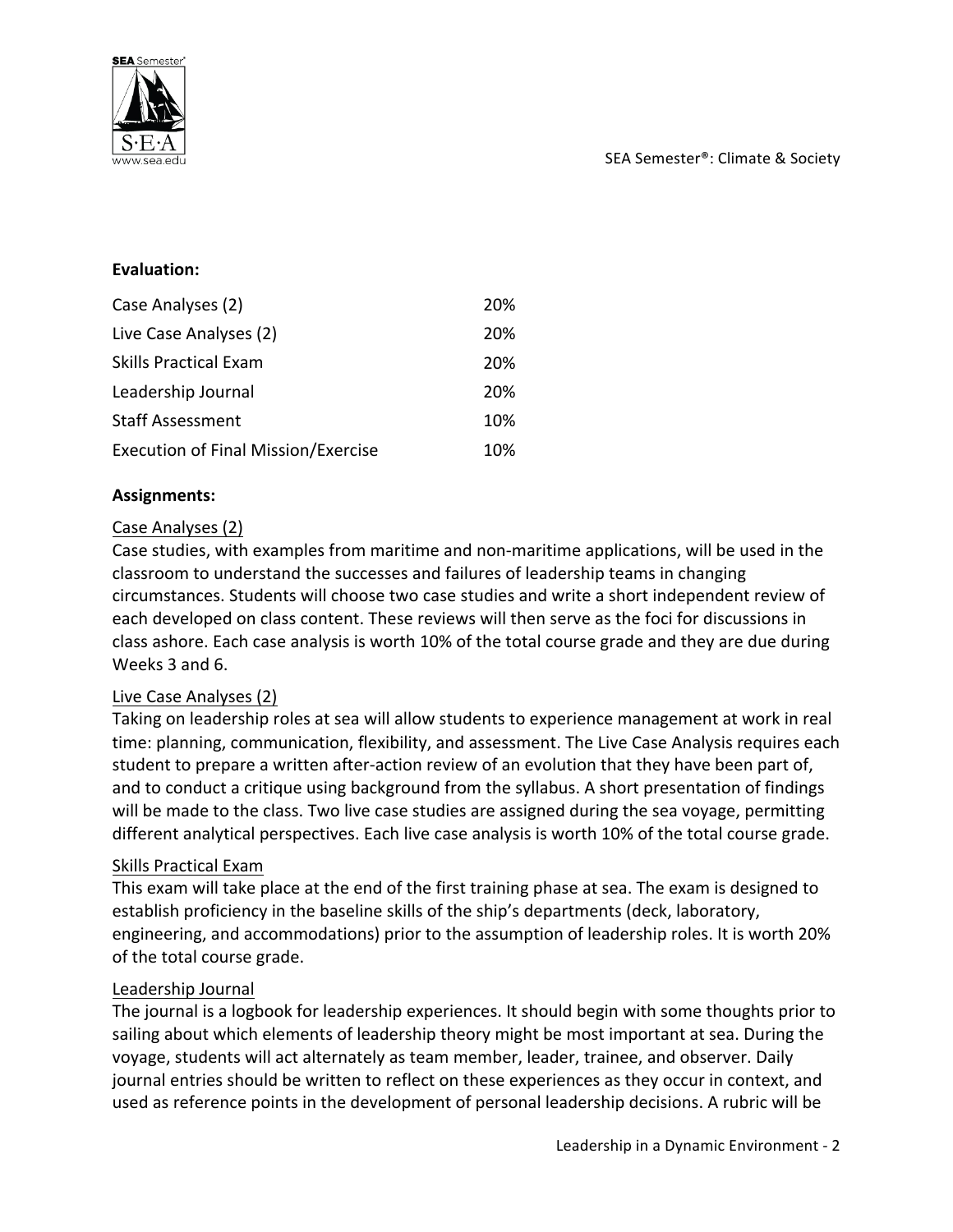

provided for periodic self-assessment. The leadership journal is worth 20% of the final course grade.

## Multi-Watch Mission/Exercise

Near the end of the training voyage, the class will be presented with an operational objective for the ship that requires coordination between watch teams over a 24-hour period. Students will need to choose an executive and several team leaders, and then to plan, conduct, and debrief the mission, all in coordination with the ship's chief instructional officers. Each watch team will receive a shared grade for this assignment, based partly on execution, and partly on how effectively the team can analyze its performance in review. This exercise is worth 10% of the total course grade.

## **Readings:**

- Abrashoff, M.D. It's your ship: Management Techniques From the Best Damn ship in the Navy. Warner, 2002.
- Davis, J. "High Tech Cowboys of the Deep Seas: The Race to Save the Cougar Ace". Wired, February, 2008.

Dupree, M. Leadership Jazz: The Essential Elements of a Great Leader. Doubleday, 1992. Gladwell, M. Outliers: The Story of Success. Little, Brown, 2008.

Heifetz, R. and L. Donald. *"The Work of Leadership"*. The Harvard Business Review, December, 2001.

Krakauer, J. "Into Thin Air" Outside, September, 1996.

Le, B. The Junior Watch Officer's Sheet Anchor. The Sea Education Association, 2003.

Parrot, D. *Bridge Resource Management for Small Ships*. International Marine, 2011.

Perkins, D.N.T. Leading at the Edge. Amacom, 2012.

Sitkin, S. and J. Brittain. *Carter Racing*. Delta Leadership Publications, 2001.

Sitkin, S. and A. Lind. "The Six Domains of Leadership" Leader to Leader, Fall 2006.

The Sea Education Association: Manual for Shipboard Operations.

The National Transportation Safety Board (NTSB): Case studies of marine casualties.

# **Expectations and Requirements:**

- Punctual attendance is required at every class meeting.
- Active participation in class discussion is expected.
- Late assignment submissions are not accepted.
- The policy on academic accuracy, quoted below, will be strictly followed in this class. The papers that you submit in this course are expected to be *your original work*. You must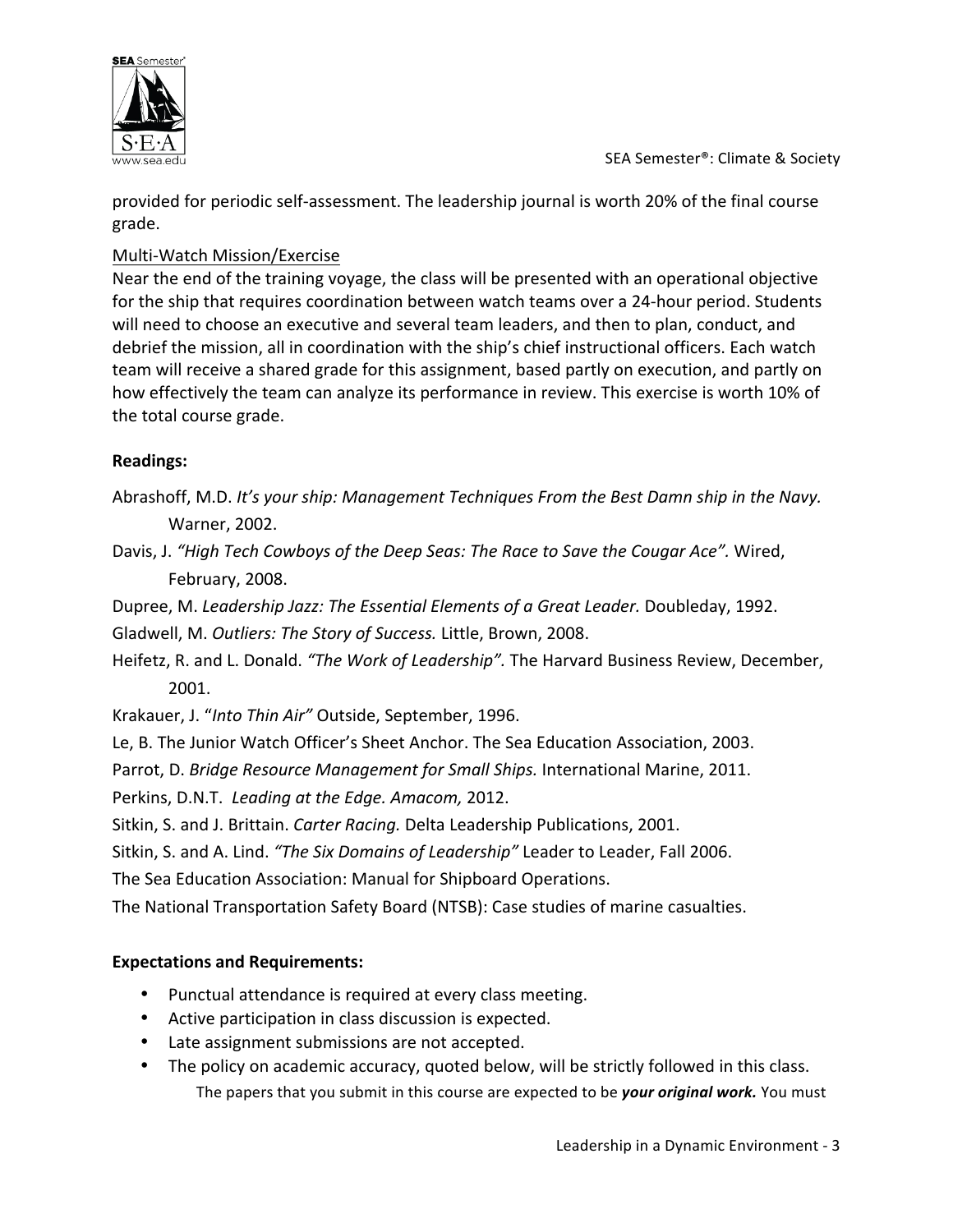

take care to distinguish your own ideas and knowledge from wording or substantive information that you derive from one of your sources. The term "sources" includes not only published primary and secondary material, but also information and opinions gained directly from other people and text that you cut and paste from any site on the Internet.

The responsibility for learning the proper forms of citation lies with you. Quotations must be placed properly within quotation marks and must be cited fully. In addition, all paraphrased material must be acknowledged completely. Whenever ideas or facts are derived from your reading and research, the sources must be indicated. (Harvard Handbook *for Students,* 305)

Considerations for use of internet sources:

As you browse websites, assess their usefulness very critically. Who posted the information and why? Can you trust them to be correct? Authoritative? Unbiased? (It's okay to use a biased source as long as you incorporate it knowingly and transparently into your own work.) Keep track of good sources that might be useful for subsequent assignments, and annotate in your bibliography any sites you cite. Your annotation should include the name of the author or organization originating any material that you reference. If you can't identify the source, don't use it!

## **Course Calendar:**

| Topic                                                                                                                                                           | <b>Readings/Assignments Due</b>                                                  |  |  |
|-----------------------------------------------------------------------------------------------------------------------------------------------------------------|----------------------------------------------------------------------------------|--|--|
| Week 1 (2.5 hours) – on shore at SEA campus in Woods Hole                                                                                                       |                                                                                  |  |  |
| Introduction to Climate & Society program and<br>Leadership in a Dynamic Environment (LDE); Overview<br>of course goals & assignments                           | <b>Readings: Heifetz and Laurie 2001;</b><br>Krakauer 1996; Sitkin and Lind 2006 |  |  |
| The Principles of Leadership:<br>Academic Definitions of Leadership<br>The Case Study as an Analytical Tool                                                     |                                                                                  |  |  |
| Week 2 (2.5 hours) – on shore at SEA campus in Woods Hole                                                                                                       |                                                                                  |  |  |
| <b>Recognizing Dynamic Environments</b><br><b>Team Assets and Limitations</b><br>Leadership Systems and Settings<br><b>Comparisons to Conventional Settings</b> | Readings: Davis 2008; Perkins 2012                                               |  |  |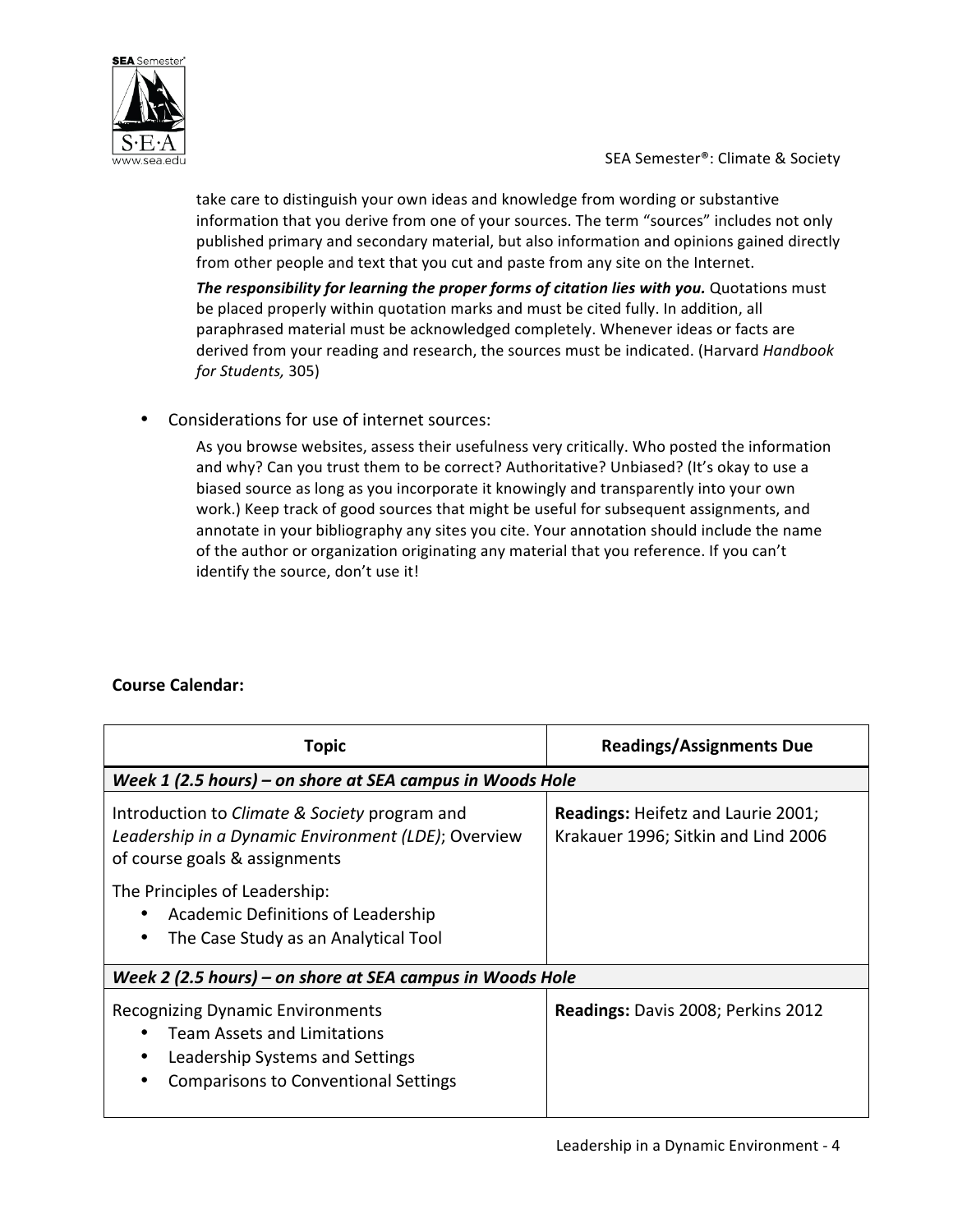

SEA Semester®: Climate & Society

| Week 3 (2.5 hours) - on shore at SEA campus in Woods Hole                                                                                                                                                                                            |                                                                                                                                 |  |
|------------------------------------------------------------------------------------------------------------------------------------------------------------------------------------------------------------------------------------------------------|---------------------------------------------------------------------------------------------------------------------------------|--|
| Leadership Styles and their Impact<br>Mr. Rogers vs. Captain Ahab<br>Matching Style to Setting<br>٠<br><b>Team Personalities</b>                                                                                                                     | Readings: Abrashoff 2002; Dupree<br>1992; Perkins 2012<br><b>Due: First Case Analysis</b>                                       |  |
| Week 4 (2.5 hours) – on shore at SEA campus in Woods Hole                                                                                                                                                                                            |                                                                                                                                 |  |
| The Values and Limits of Plans<br>Plans and Team Dynamic<br>The Shared Mental Model<br>$\bullet$<br>Making and Revising Plans<br>$\bullet$                                                                                                           | Readings: Sitkin & Brittain 2001; Parrot<br>2011; Gladwell 2008                                                                 |  |
| Week 5 (6.5 hours) - on shore at SEA campus in Woods Hole                                                                                                                                                                                            |                                                                                                                                 |  |
| Maritime Applications of Leadership<br><b>Conventional Leadership Structures</b><br><b>Bridge Resource Management</b><br>$\bullet$<br><b>Error Chains and Accident Prevention</b><br>Field Trip: Bridge Simulator, Massachusetts Maritime<br>Academy | Readings: Parrot 2011; NTSB Case<br><b>Studies</b>                                                                              |  |
| Week 6 (2.5 hours) - on shore at SEA campus in Woods Hole                                                                                                                                                                                            |                                                                                                                                 |  |
| Preparing for Sea<br>The Trainee Watch Officer System<br>Leadership Principles for Watch<br>$\bullet$                                                                                                                                                | <b>Readings: SEA Operations Manual;</b><br>Le, JWO Sheet Anchor<br>Due: Second Case Analysis; First<br>Leadership Journal Entry |  |

| Week 7 (2.5 hours) – on shore in New Zealand    |                                       |
|-------------------------------------------------|---------------------------------------|
| Discussion of environmental leadership readings | Environmental leadership readings TBD |
|                                                 | Due: Second Leadership Journal Entry  |

| Weeks 8 and 9 (32 hours) – at sea                                                                                |                                                                         |  |
|------------------------------------------------------------------------------------------------------------------|-------------------------------------------------------------------------|--|
| Training Phase I: Apprenticeship<br><b>Shipboard Orientation</b><br>Safety and Emergency Management<br>$\bullet$ | <b>Daily Leadership Journal Entries</b><br><b>Practical Skills Exam</b> |  |
| The Watch: Shipboard Leadership Structures                                                                       |                                                                         |  |